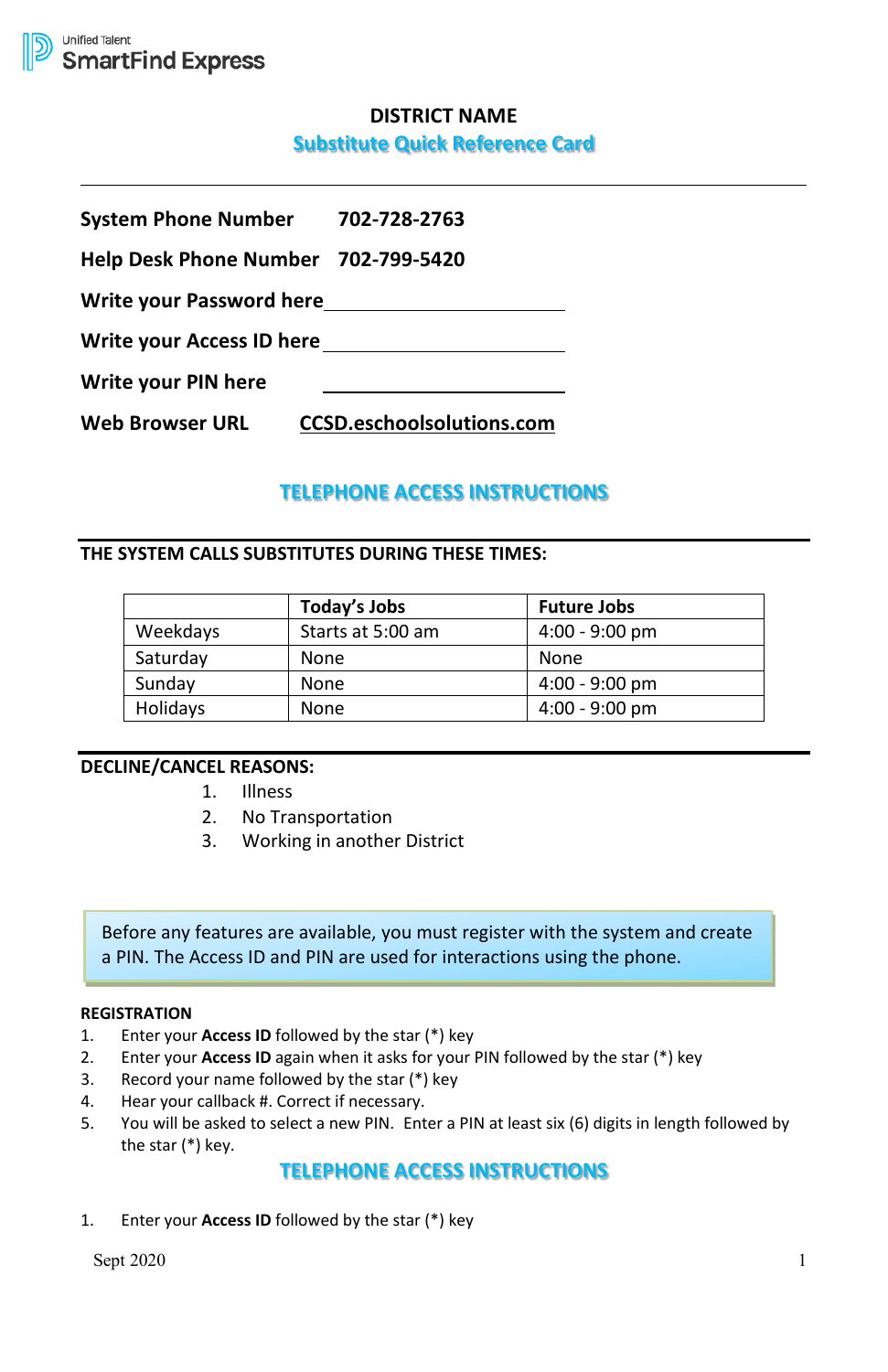2. Enter your **PIN** followed by the star (\*) key

## **THE SYSTEM CALLS**

## **HEAR THE JOB OFFER** 1. **PRESS 1** to Hear the job offer **PRESS 2** to Set temporary Do Not Call

- 2. If you **pressed 1** to Hear the job offer **PRESS 1** to Hear the job description **PRESS 2** to Decline the job (without hearing the description) Enter the decline reason from page 1 followed by the star (\*) key
- 3. If you **pressed 1** to Hear the job description
- **PRESS 1** to Accept this job **Record the Job Number. You are successfully assigned to the job. PRESS 2** to Repeat the job description **PRESS 3** to Decline the job Enter the decline reason from page 1 followed by the star (\*) key **PRESS 1** to Accept 4. If you **pressed 2** to Set temporary Do Not Call, hear a time offered
- **PRESS 1** to Accept the time offered **PRESS 2** to Enter an earlier time in HH:MM format.

#### **HEAR THE CANCELLATION**

- 1. Hear "This assignment has been cancelled" and the job information
- 2. **PRESS 1** to Repeat the job information

## **CALLING THE SYSTEM**

#### **MENU OPTIONS**

### **1 - Review or Cancel Assignments**

- **2 Hear Available Jobs**
- **3 Change your Callback Number**
- **4 Review or Modify Temporary Do Not Call Time**
- **5 Review or Modify Unavailability Dates**
- **6 Review or Modify Daily Availability**
- **7 Change PIN or Re-record Name**
- **9 Exit and hang-up**

## **REVIEW OR CANCEL ASSIGNMENTS**

- 1. Hear assignments in chronological order **PRESS 1** to Hear assigned job information again **PRESS 2** to Cancel this assigned job
- 2. If you **pressed 2** to Cancel assignment **PRESS 1** to Confirm cancellation (Enter cancellation reason followed by the \* key)

## **HEAR AVAILABLE JOBS**

- 1. Hear assignment information **PRESS 1** to Repeat assignment **PRESS 2** to Accept assignment **PRESS 3** to Decline assignment
- 2. If you **pressed 3** to Decline assignment Enter decline reason from page 1 followed by the star (\*) key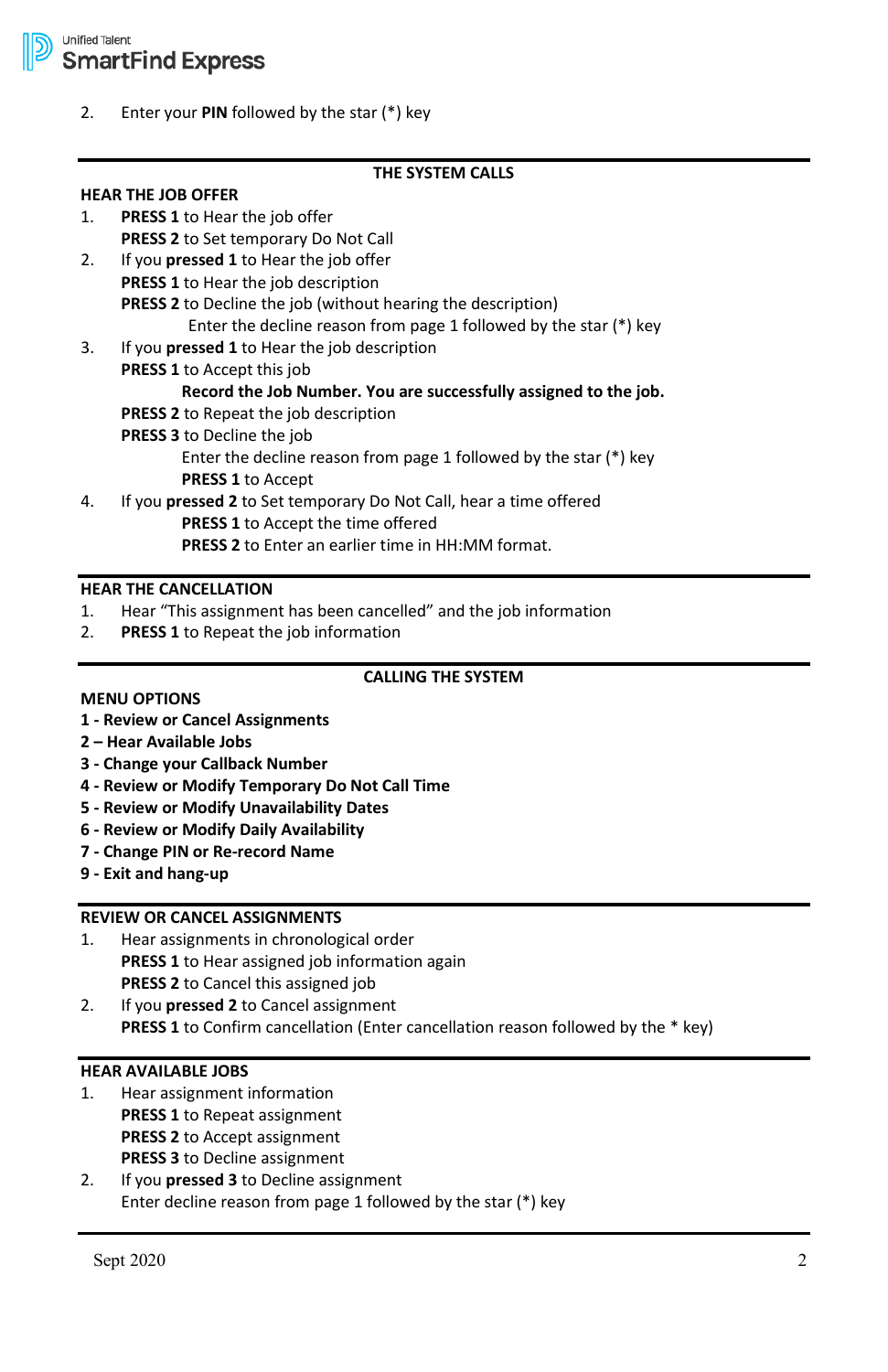#### **CHANGE YOUR CALLBACK NUMBER**

- 1. Hear the Callback telephone number **PRESS 1** to Modify callback telephone number
- 2. Enter new telephone number followed by the star (\*) key.

### **TO CHANGE PIN or RE-RECORD NAME**

1. **PRESS 1** to Change your PIN **PRESS 2** to Change the recording of your name

## **WEB BROWSER ACCESS INSTRUCTIONS**

#### **SIGN IN**

Open your browser **XXXXX**.sfe.powerschool.com and access the SmartFind*Express* Sign In page. Enter your Access ID and PIN. You will be prompted to create a new password. Follow the New Password Requirements to create a password. After login using Access ID / Password you will be prompted to validate your email address and callback number.

### **FORGOT PASSWORD**

The "Forgot Password?" link supports users who want to log into the system but have forgotten their Password. When this link is selected, the system displays the Password Reminder Request page. The user's Access ID must be entered on this page. Instructions will be sent to the email address on your profile.

**Note:** *You must be registered with the system to use this option.*

### **PROFILE**

**Personal Information –** Review profile status, address information, enter or change email address, change your password or PIN, View/Update callback number; specify a Do Not Call time or Block phone calls from SmartFind Express and Activate SMS Text Notifications if district allows.

**My Acknowledge Notifications –** Review Notification Acknowledgements **Notification Preferences –** Select your Notification Preferences.

## **SCHEDULE**

**General**

#### • **Modify an Availability Schedule**

- ° Choose day or days of the week you want to delete by checking the boxes by that day and select the *Delete* button
- Select the *New* button to add a new day of week or time. Follow the steps for "Create a New Availability Schedule" as outlined above

### **Temporary Do Not Call**

- Enter the telephone number where you can be contacted by the system. Include the '1' (long distance indicator) and area code.
- Specify a temporary "Do Not Call Until" time if you do not want to be called by the system.

# **Classifications and Locations**

Review classifications and locations, you have chosen for assignments

## **Unavail Dates Tab**

- **Create Unavailability Schedule**
	- Select the *New* button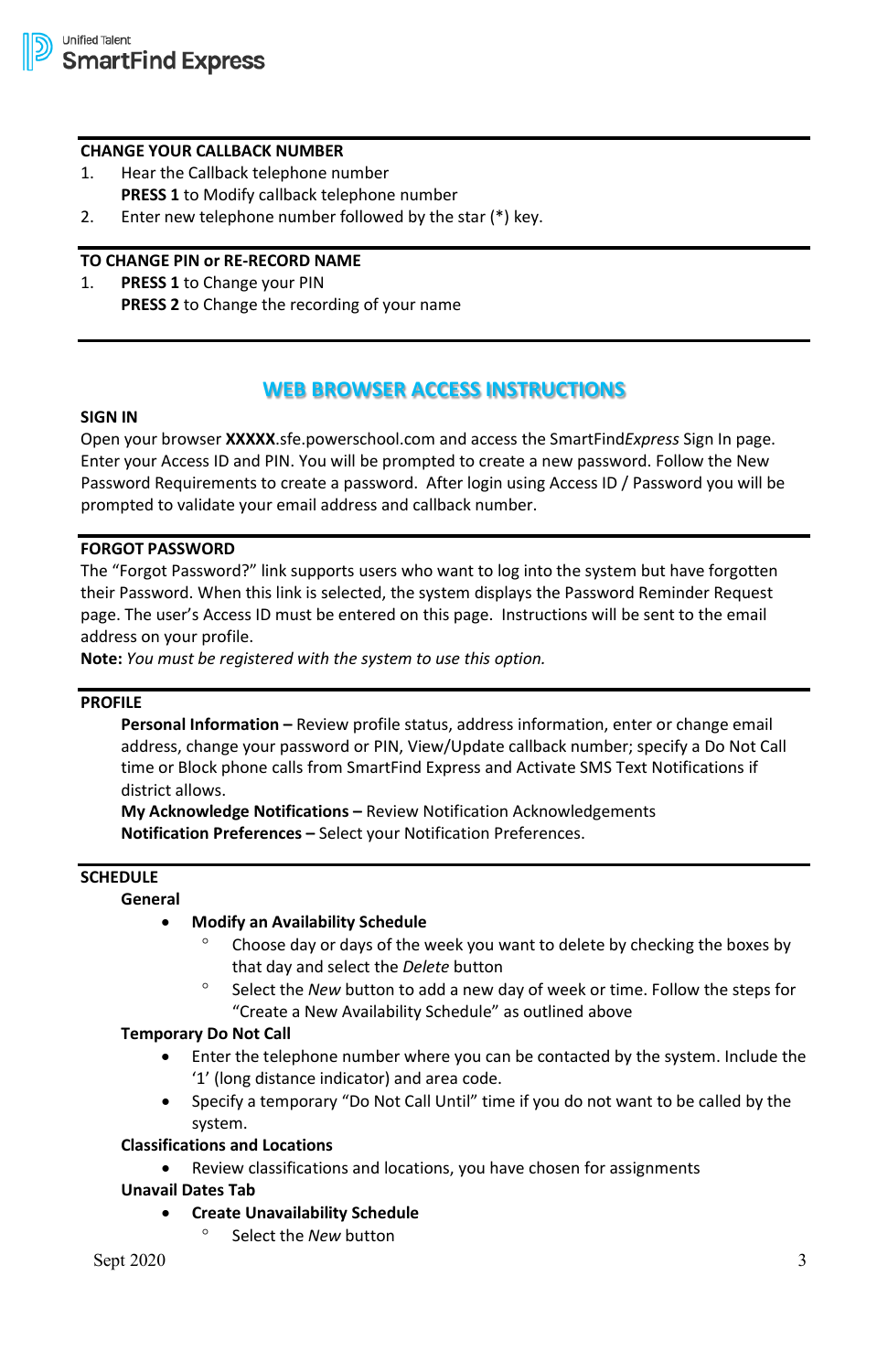

**Unified Talent SmartFind Express** 

- ° Enter Start and End Date Range (MM/DD/YYYY) or use the calendar
- Select the *All Day* check box or enter the time range in HH:MM am or pm format
- ° Select the *Call for Future Assignments* checkbox, if during the unavailable time period entered you would still like to receive calls for future assignments. Leave box unchecked if you do not want any calls during this time

### **Sub Auto Accept – if enabled by the district**

- Select different criteria to determine which jobs you would like to accept automatically.
	- $\circ$  You will not receive a phone call.<br> $\circ$  An email must be included in you
	- An email must be included in your profile to receive confirmation of the accepted job.

## **AVAILABLE JOBS**

### **Choose the** *Available Jobs* **link to view and accept assignments**

To view and accept jobs

- You must be available to work all days and times of the job
- You have specified that you will work at the location

Follow these steps:

- Select the date range for your search entering in the dates with forward slashes (MM/DD/YYYY) or using the calendar icon. Leaving dates blank will return all data
- Press the *Search* button to display the list of jobs
- Press the *Details* link to view the job details. Review the specifics and choose one of the following
	- ° Select the *Accept Job* button. A job number will be assigned to you if the job has been successfully assigned to you. **Please record this Job Number.**
	- ° Select the *Decline Job* button. Select a reason for decline from the drop-down list, then select the *Decline Job* button
	- Select the *Return to List button* to return to the job listing

### **REVIEW ASSIGNMENTS**

## **Choose the** *Review Assignments* **link to review past, present and future assignments or to cancel an assignment**

Follow these steps:

- Select format for Assignment display. List or Calendar view
- Search for assignments
- Press the *Search* button to display the list of assigned jobs
- Choose the *Job Number* link to view job details
	- Select the *Return to List* button to review other jobs assigned to you
	- ° Select the *Cancel Assignment* button to cancel your assignment. Enter a reason for canceling from the pull down list. Wait for the "Job was cancelled successfully" notification. You cannot cancel an assignment within 1 hour of the start time.
	- ° An assignment may contain file attachments. To view or download a file attachment, click on the file name.

## **SIGN OUT AND WEB BROWSER INFORMATION**

At any time during the session, the *Sign Out* link can be selected to end the session and disconnect from SmartFind*Express*. Selecting the browser's back button or going to another site on the Internet does not disconnect the session from SmartFind*Express*.